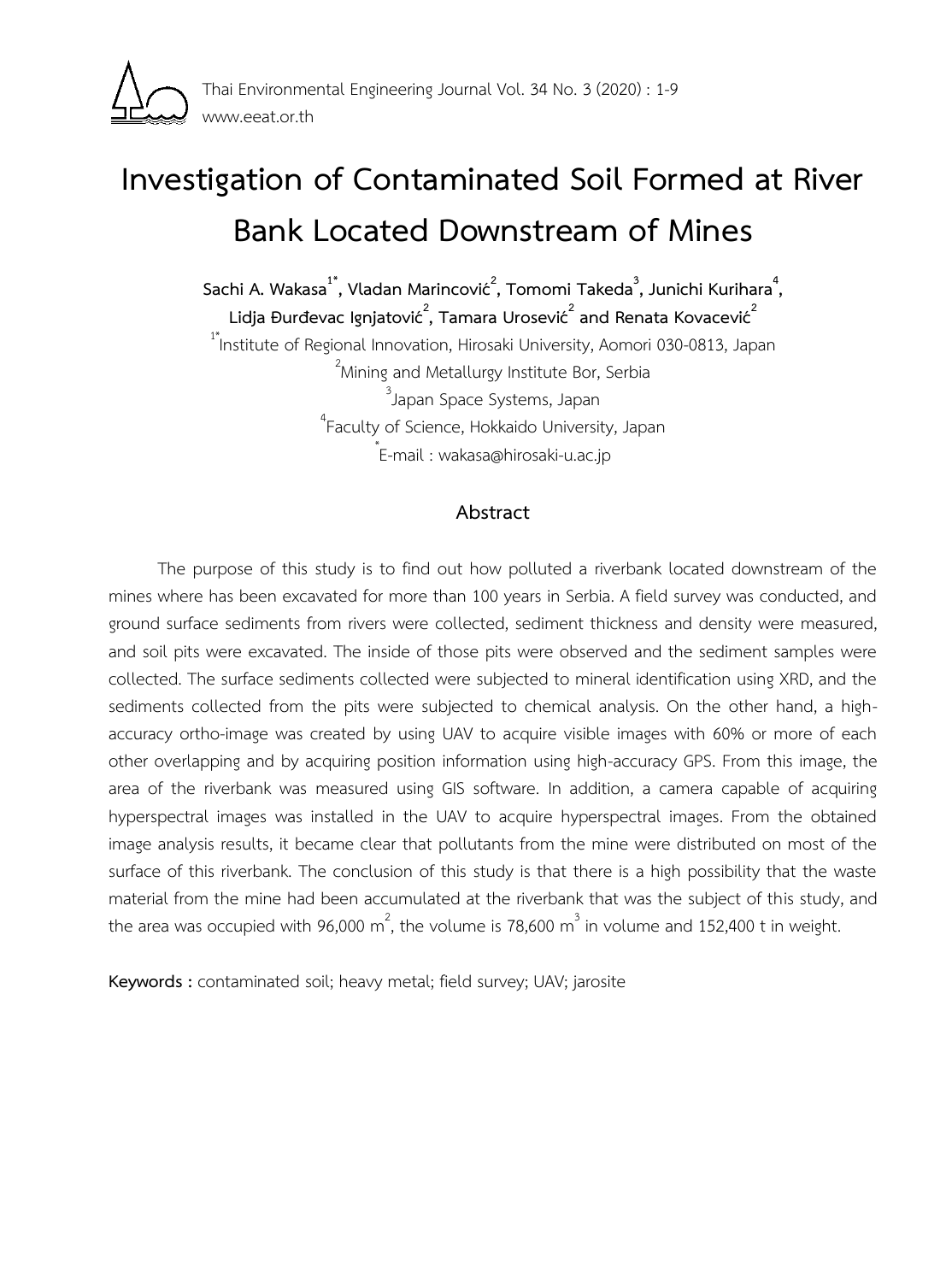### **Introduction**

Contaminated soil is produced in mines and under geological conditions. Especially in the vicinity of the mine, the pollutants are suddenly discharged and diffused from the start of excavation, which causes serious environmental pollution. The polluted soil discharged by mining moves on the ground surface by the force of water and wind like other debris. It is known that contaminated soil carried by river water behaves similarly to other debris [1]. However, without knowing the actual status of the deposited pollutants, it is not possible to discuss environmental pollution status, future diffusion potential, environmental impact, and measures to improve them. Therefore, in this study, we will report the results of field surveys and environmental surveys using UAVs for the current state of sediments in rivers that have been transported and deposited by river water around the mine.

# **Study Area**

Bor and its surroundings in eastern Serbia are well known for copper deposits, which are among the largest in Europe (**Figure 1**). Around these deposits, many current and historical copper mines were developed since 1903. Our study area is the floodplain of a river located

downstream of the Bor mine. The Bor mine has been mined upstream of the Bor and Krivelj rivers and started in 1903 and 1979, respectively. They are called Old-Bor mine and Veliki Krivelj mine (**Figure 1b**). The study area is a riverbank formed at the confluence of these Bor and Krivelj rivers (**Figure 2a, c**).

Underground mining started at Old-Bor mine in 1903 and open pit excavation began in 1923. Drilling was continued until 1993. During that period, mine waste was directly discharged into rivers until 1933, after that, overburden, lowgrade ore, and tailing were deposited around the mine. At Veliki Krivelj mine, excavation of the open pit started in 1979, and overburden, low grade ore and tailing are deposited around the open pit. Direct disposal to the river at the beginning of excavation at Old-Bor mine is a problem. Regarding the tailings, the dam constructed as a sedimentation site is the dam that built up the tailings themselves, and is not fixed or covered (**Figure 2b**). It is not difficult to imagine how these will behave due to rainwater or river runoff.

In the study area, rivers with debris are deposited on the Bor river and Krivelj river in front of the confluence, and after the confluence, a wider riverbank is formed (**Figure 2**). Figure 2a shows the riverbank formed along the Bor river, and Figure 2c shows the confluence of the Bor and Krivelj rivers.



**Figure 1** Study Area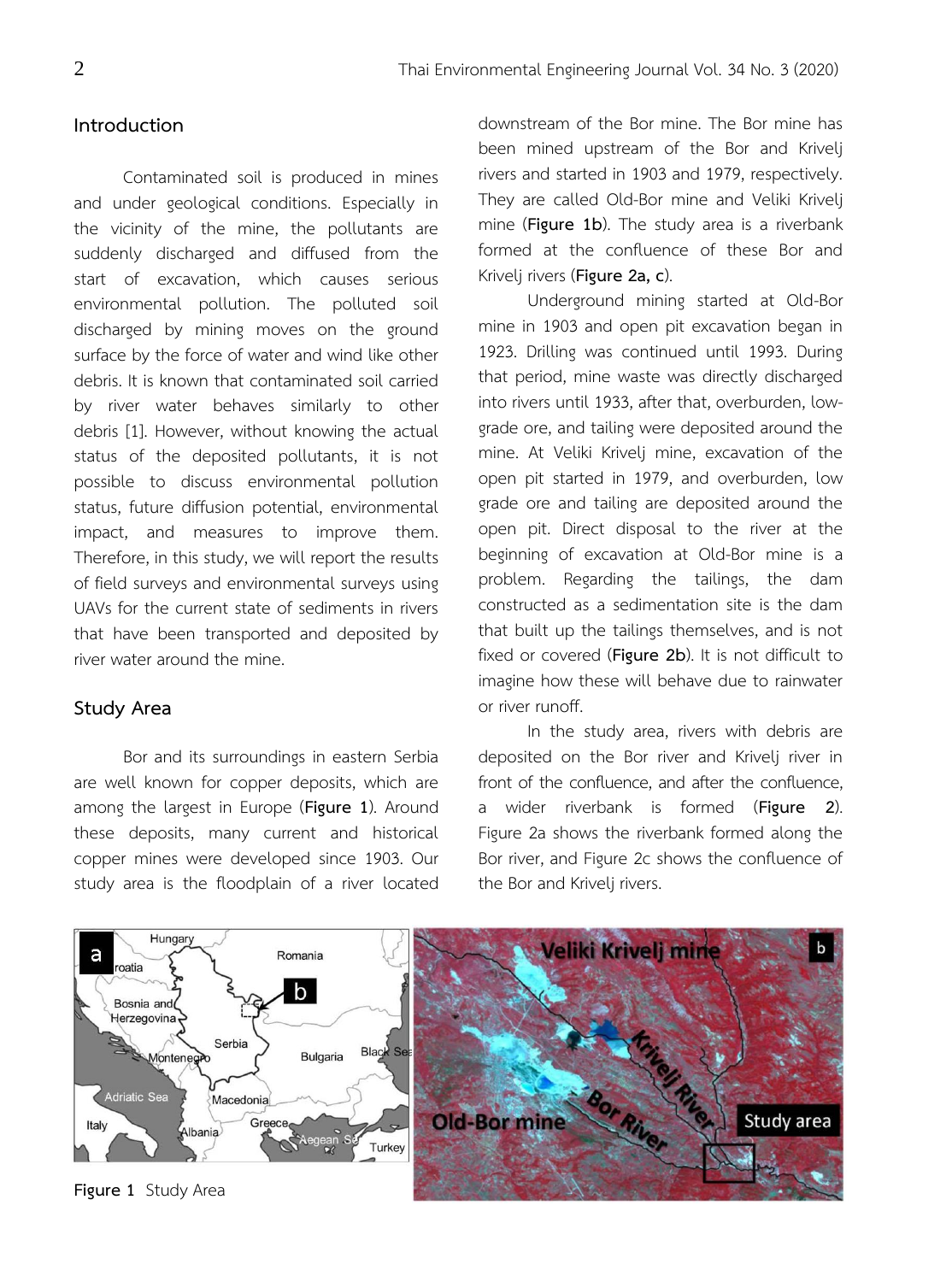

**Figure 2** The Study Area (a) Bor River Riverbank (b) Tailings dam of Old-Bor Mine and (c) confluence of the Bor and Krivelj Rivers



# **Methodology**

To clarify the current condition of the target river basin, we conducted a field survey, analyzed the collected samples in the laboratory, and analyzed the images acquired by UAV.

In the field survey, surface material was sampled, then the mineral composition of the samples was investigated using X-ray diffraction analysis (XRD). Riverbanks sediments developed along each river were excavated, and sedimentary facies of the pits were observed. The sediment samples were also collected from the excavated pits. The sediment samples were analyzed for chemical content by ICP-MS and FAAS. The depths of sediments were investigated using a cone penetration test. The density was obtained by measuring the weight of the ground surface sample collected in a fixed form on the spot.

Two types of images were acquired using UAV. One is a set of visible images in which adjacent places overlap to create a high-precision digital topographic map. The set was taken using GoPro camera mounted on Phamtom3. The other set is hyperspectral images for classifying the reflection properties of surface materials. A total of 46 hyperspectral images were acquired every 10 nm in the range of 600-1050 nm. Since it was necessary to change the exposure time during shooting, the shouting was carried out twice and the images were gotten a total of 92. An LCTF camera was used for the image acquisition [2]. The aerial photography carried out with the LCTF camera mounted on the UAV was carried out by requesting a specialized UAV pilot on  $6<sup>th</sup>$ September, 2018.

To create a high-precision topographic map, the acquired photographs are made into point clouds using photo composition software (PhotoScan, Agisoft). The position information was also acquired by UAV, but it was corrected by the ground control point (GCP) acquired by high-precision GPS locally (Trimble R4). After correction, the area of the riverbank was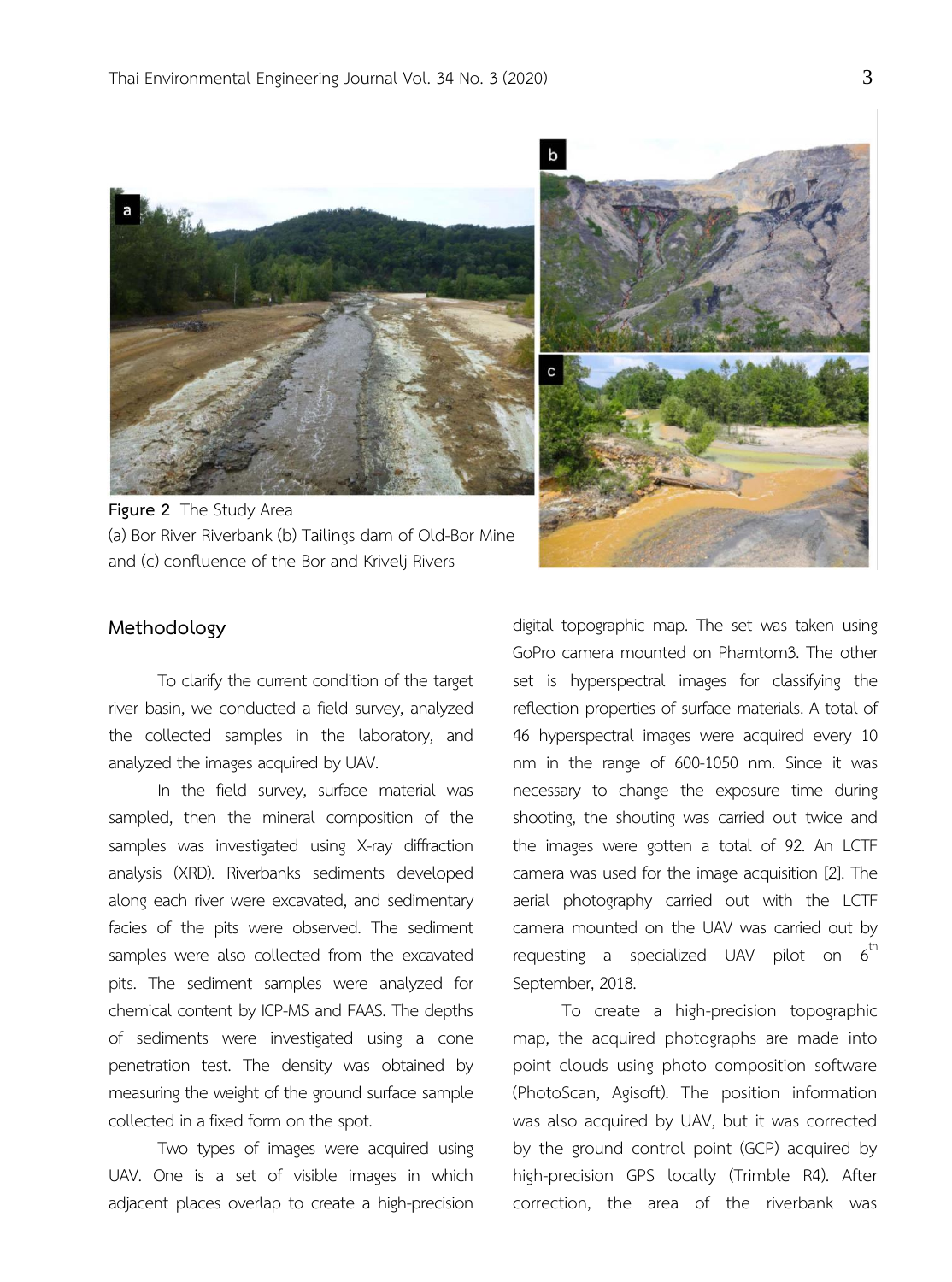measured from the created ortho image using ArcGIS software (ESRI).

The photographs taken by the LCTF camera were corrected geometrically for 46 images of each set, then normalized using grey mat corrected in laboratory. Finally, the two set were georeferenced and merged. From the merged image, a spectral curve can be obtained for each pixel. However, it was difficult to correlate with the spectrum curve obtained by the existing spectrometer. On the other hands, there was a difference in the spectrum for each pixel, and it was possible to perform spatial analysis on the same image. Therefore, supervised data was acquired from the obtained image, and supervised analyses was performed (Here, the SAM method was adopted).

### **Results and Discussions**

XRD of surface samples revealed that it contains jarosite, which is often found around mines where pyrite is often produced. Therefore, as shown in **Figure 3**, the quantity ratio of jarosite at the sampling point is shown by circles: large content: L for red, medium content: M for green, and small content: S for blue. Jarosite is a secondary mineral of iron oxide minerals and is a recrystallized product of mine waste dissolved in water [3]. In addition, since water used for crystallization is around pH2 [3], it indicates that acidic water is present in the environment where jarosite is produced.

Soil pits were dug on the left bank of the Bor and the right bank of the Krivelj. **Figure 4** shows each of the soil faces and the concentrations of copper, lead, arsenic, and manganese measured by ICP-MS and iron and sulfur concentrations measured by FAAS for each sedimentary structure. There are six sedimentary layers in the pit of the Bor river, and alluvial deposits were observed beneath them. The concentration of alluvium is lowest. The concentration of the second layer of the Bor river bank is missing and not shown. In the sixth layer at a depth of 62-120 cm, sub-angular gravels with a maximum diameter of 20 cm were observed, and the concentrations of copper, iron and sulfur were high at 1,900 ppm, 17%, and 27% respectively. Lead and arsenic had the highest concentrations in the uppermost layer, 220 ppm and 240 ppm, respectively. Manganese concentration was highest in the second layer. In the uppermost layer, copper and iron were also generally high in concentration and were 550 ppm and 4%, respectively.



**Figure 3** Field survey data on the orthoimages created in this study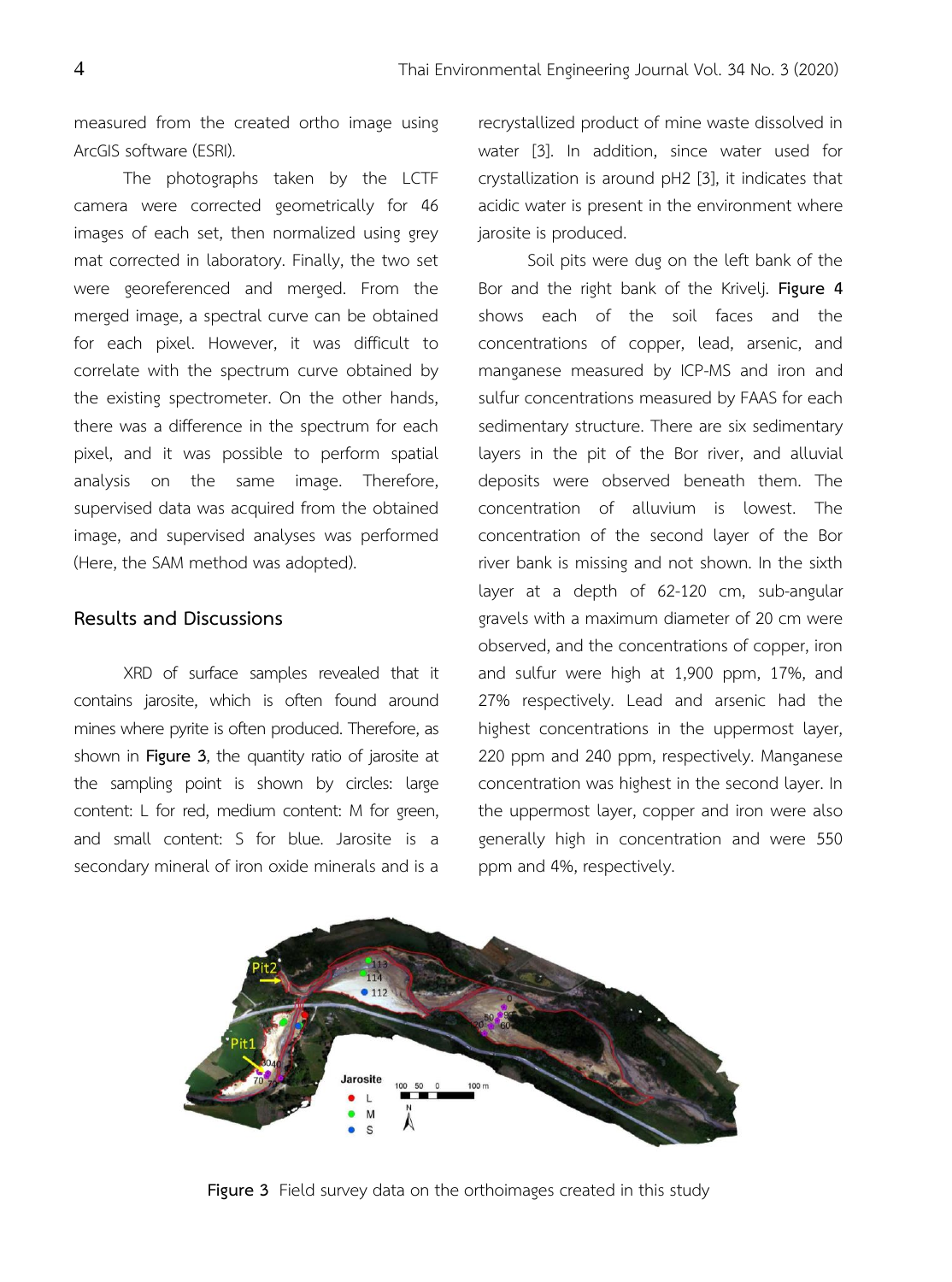

**Figure 4** Soil faces and concentrations of copper, lead, arsenic, and iron of each layer of pits

As mentioned above, at Old-Bor mine, for about 30 years after the start of mining in 1903, mine waste was directly discharged to rivers. The 20 cm-sized gravel found at the sixth layer of the Bor riverbank deposit is considered to be waste at that time. This can also be explained by the extremely high concentration of copper, iron and sulfur in the bottom layer. It can be estimated from the mining record of the Old-Bor mine that the copper concentration was 6% for the first 30 years [4]. It is presumed that the gravel with such a large diameter had flowed down since the early 1933, as waste was deposited on dams and sedimentation sites. On the other hand, in the upper deposit, the grain size of sand to silt is accumulated in layers, and the grade structure is seen in the fourth layer. It can be inferred that these deposits flowed down after the tailing dam was formed and when the dam wall collapsed due to a flood. The depth profiles of the concentrations except manganese and sulfur are similar. It can be inferred that this

sediment does not move much physically from the time of deposition and represents the situation at the time of deposition. Manganese and sulfur are easier to move than iron. Especially in the 1st to 3rd layers, the amount of sulfur is relatively small, which suggests that the upper layer is being oxidized. Further, the fourth and fifth layers had a high sulfur concentration, and their ratios to iron were 1.1 and 0.7. In other words, the area around this depth is in an anaerobic state, indicating that the oxidation of pyrite has not progressed. Probably indicates that the area around this layer is the water table.

Six sedimentary layers were also observed in the Krivelj river pit, but the structure of the sediments was very different from that of the Bor river. In addition, due to the water table, it was not possible to dig into a layer below the bottom layer. The pit deposits on the Krivelj River were fine, mostly clay to silt size. Strong elasticity and plasticity were observed in the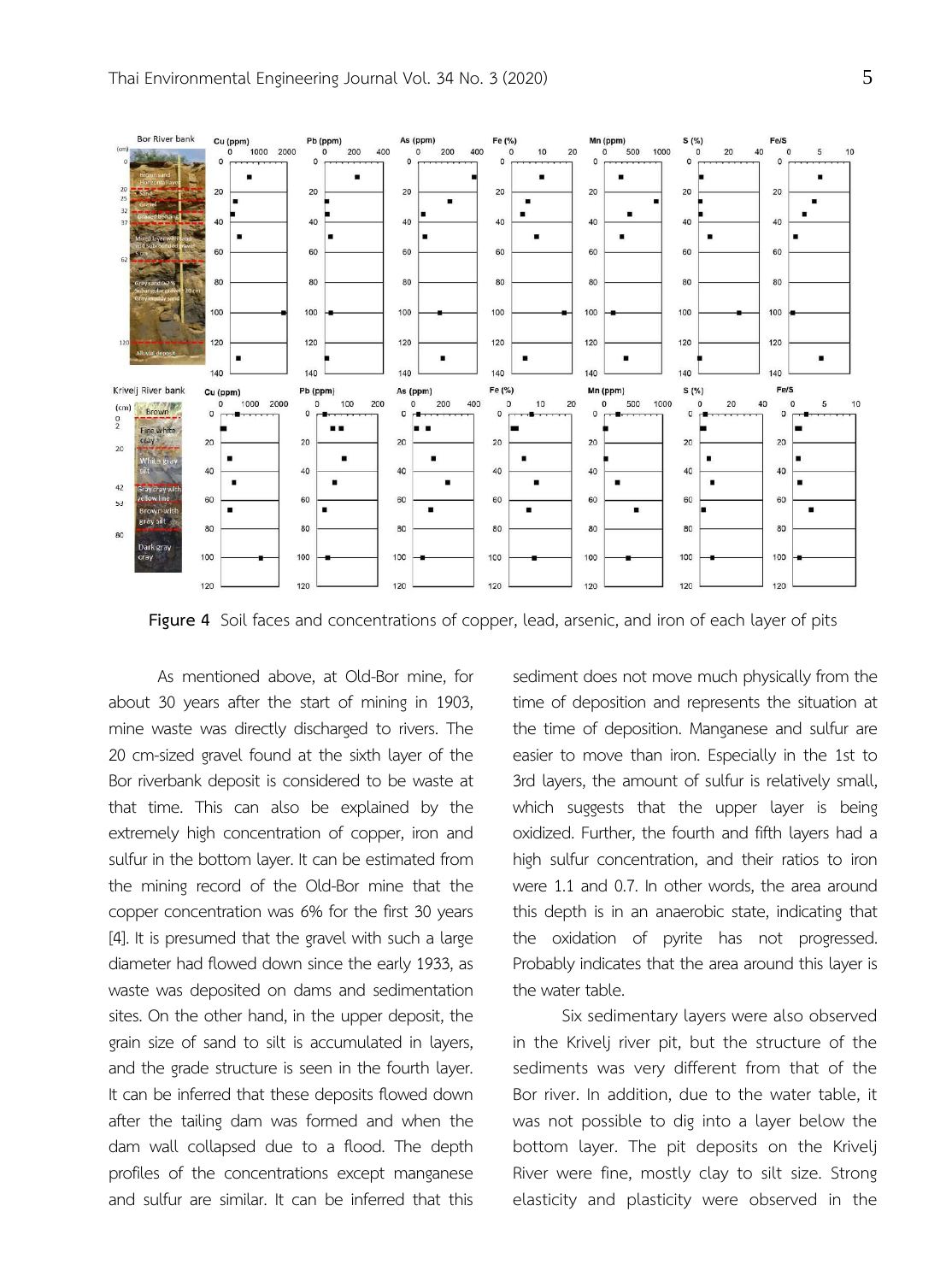dark gray clay layer at the bottom. Even in the Krivelj River pit, the concentration of copper in the bottom layer was the highest, at 1,400 ppm. On the other hand, the concentrations of iron and arsenic were high in the middle white gray silt layer, 8.9% and 230 ppm, respectively. Manganese and sulfur concentrations did not differ from those found in Bor. The Fe/S ratio was 1 or less than 1 in most layers. Only in the layer of 53 to 80 cm, the Fe / S ratio was 2.9. The color of this layer is brown, consistent with the oxidation and sulfur elution that would have occurred.

The sediments of the Krivelj riverbank are even finer. This is convincing evidence that the tailings produced during excavation and beneficiation after 1979, when technological innovation has passed, may have flowed down. The investigation of these particle sizes was only visual and could not be accurately measured. The difference in concentration in each layer may be interpreted by comparing it with the drilling record. However, the behavior of heavy metals in soil must also be considered, and this study has not considered it. I would like to make it a future issue. Both Bor riverbank and Krivelj riverbank have six sedimentary layers. In order to interpret this, it is necessary to carry out more detailed topographical survey. On the other hand, it was estimated that the Bor riverbank deposits were brown and had less sulfur than when they were deposited. It can be estimated that sufficient time has elapsed for oxidation. On the other hand, in the Krivelj riverbank, white and gray deposits are present, suggesting that they have not yet been oxidized. Bor deposits should be from over 100 years old and Krivelj deposits from the last 40 years. What is the reason for this difference in deposition period and the same number of layers? There are several possible reasons for this. (1) During the first 70 years, deposits from Old-Bor mine were deposited on the Bor river bank. As a result, the riverbed of the Krivelj river was lowered, and the environment became prone to deposits in the Krivelj riverbank. (2) Since the Krivelj River has a larger catchment area than one of Bor river, sediments are more likely to collect. (3) Veliki Krivelj mine has undergone technological innovation and has undergone large-scale construction, so the amount of sediment has increased rapidly, and a large amount of sediment has come to flow suddenly. (4) Lots of bedding is visible in the sediments of the Bor riverbenk, and there may be other bedding that cannot be distinguished in this observation. In any case, since all the layers contain chemical substances that are considered to be of mine origin, it can be inferred that all of these deposits were mine waste.

As observed in the two soil pits, the deposit thickness was 120 cm and deeper than 100 cm, respectively. In addition, the thickness of sediments in the riverbank was examined by a portable corn penetration tester. The survey points are the purple hexagonal points shown in **Figure 3**, and the results are the numbers written at each point. The depth near the river channel was deep, and the one far was shallow. The average of the Bor riverbank was 70 cm, and the one of the Krivelj and after junction riverbank was 84 cm. Overall, the average sediment depth was 76 cm. On the other hand, the density of surface sediments was also measured in the riverbank of Bor river, Krivelj river, and after the junction. Their values were 1.76  $g/cm^3$ , 1.76  $g/cm^3$ , and 1.97 g/cm<sup>3</sup>, respectively.

**Figure 3** shows the ortho image created from the visible images. This image was position corrected with 15 GCP points measured by precision GPS sensor. In this study, the area of riverbank sediment was estimated from this ortho image. Polygons were created with the area surrounded by the red line in the figure as riverbank sediment, and the area of the polygon was calculated. As a result, the total area of riverbank sediments in this area was estimated to be  $96,000 \text{ m}^2$ . .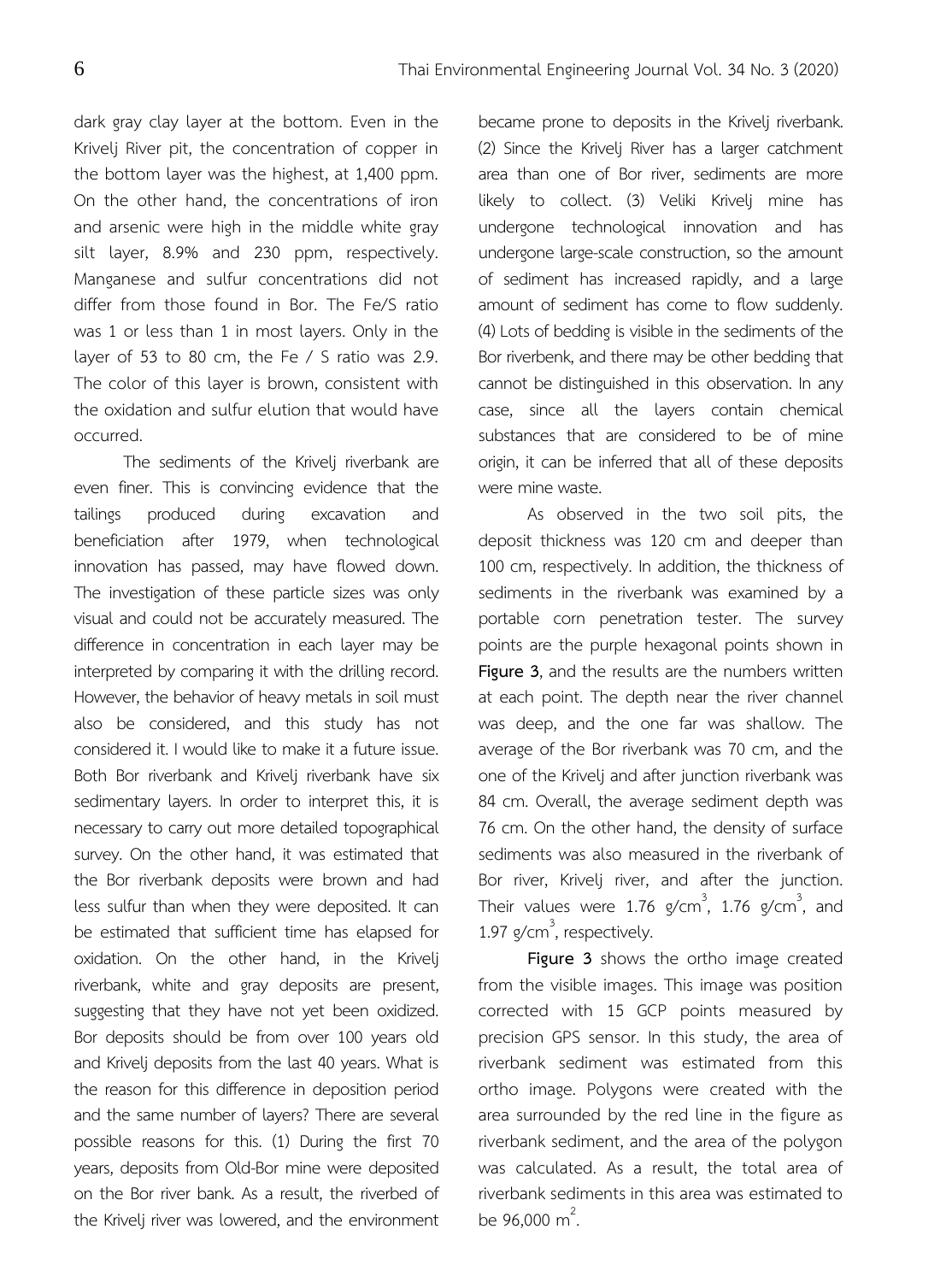The volume of riverbank sediment was calculated based on the sediment density, the average depth and area of the sediment from the field surveys in this study. The volume of the riverbank was calculated simply by dividing it into the Bor riverbank, the Krivelj riverbank, and the riverbank after confluence. The result was calculated as 18,400 t, 2,600 t and 131,400 t, respectively. Therefore, the total was 152,400 t. The volume was 78,600  $m^3$ . In other words, if it is necessary to cover contaminated soil for environmental protection, it is necessary to work to cover the ground surface of 96,000  $m^2$  or more. Also, if contaminated soil is to be removed, 152,400 t of soil must be transported and deposited.

Obtained 92 hyperspectral images was position and color corrected. As the result, spectral data of 600 to 1050 nm was obtained for each pixel. The obtained spectrum data from the images and the ground truth samples are shown in the **Figure 5**. For the ground truth samples, it was assumed that the stronger the jarosite peak intensity during XRD, the higher the amount of jarosite. The medium amount is Jarosite M, and the small amount is Jarosite S. The spectral curves of

the ground truth samples in Figure. 5 were the result of analyzing them in the laboratory using portable spectroradiometer (FieldSpec). The reference values for jarosite were obtained from the USGS spectral library [5], and the values were normalized and shown in **Figure 5**. Among the reflection characteristics of jarosite, the absorption band seen near 900 nm is one of its characteristics [6]. The spectral characteristics of the ground truth sample show which absorption bands are slightly visible. The spectrum curve obtained from the hyperspectral image is not clear, although it can be seen depending on the appearance. It is necessary to conduct more statistical analysis in the future, but in this study, we will limit the interpretation to this point. Therefore, the spatial distribution analysis of the by selecting the supervised data from the own image (**Figure 6**). The supervised data was selected by field survey to determine the ROI range of trees, roads and rivers. For Jarosite M and Jarosite S, ROI was created around the point where each ground truth sample was collected (area surrounded by squares in **Figure 6**). Spectral Angle Mapper (SAM) method was used for supervised classification.



**Figure 5** Spectral features obtained from hyperspectral image and ground truth samples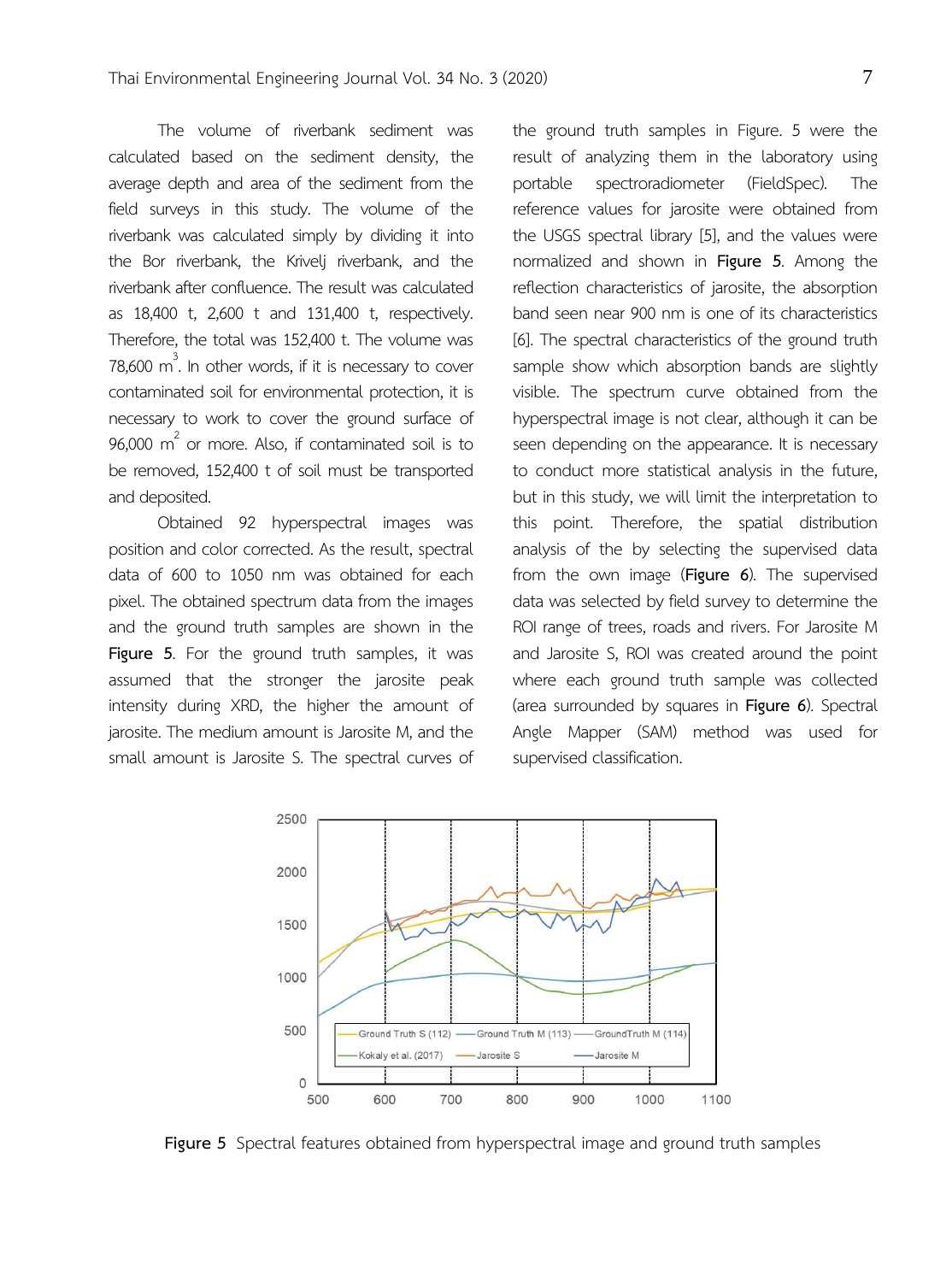

**Figure 6** Spatial classification analysis result. The left side is the relevant part of the analysis in Figure 3

Spatial distribution analysis results show that components with the same spectral characteristics as roads also appeared on the surface of the sediment, and it is hard to say that it was completely successful. However, the classification of trees and water is well done, and the classification of Jarosite S and Jarosite M brings interesting results. It is regrettable that many roads have been included, but the control ratio in the Figure 6 for each component is shown in **Table 1**. From the distribution characteristics of Jarosite M and Jarosite S, the distribution of Jarosite M tends to be closer to the river. This may suggest that the frequency of inundation affects the oxidation of surface materials. Also, it seems that Jarosite M covers Jarosite S. This might indicate that the more recently deposited material contained more M, or that the sheet flood flow made the surface material more oxidized. Furthermore, the planar structure of the deposit can also be estimated from this figure. In the area close to the river

**Table 1** Distribution ratio of each component in Fig. 6

| channel, a lump-like, band-like, and sedimentary        |
|---------------------------------------------------------|
| structure along the flow channel is seen, whereas       |
| in the area far from the river channel, it seems to     |
| have a granular and individual distribution. On the     |
| other hand, what does the surface sediment              |
| classified as the road represent? Usually, road         |
| materials are used in the surrounding area, so it is    |
| not so strange that the same materials come out.        |
| Also, in Figure. 6, it seems to be distributed far from |
| the river channel, further below the jarosites M and    |
| S, and at the most downstream of the meandering         |
| part of the river. This may be due to the fact that     |
| sediment oxidation has not occurred in this area or     |
| the acid stream flow has not reached this far. In       |
| any case, the result of this analysis of hyperspectral  |
| images is that the sediment containing jarosite         |
| covers most of the riverbank. Whether this is           |
| changing over time will be answered by reacquiring      |
| the image at a later time. Since it is a UAV-based      |
| research, it may be a relatively easy future, but I     |
| look forward to future research.                        |

| <b>Image Class</b> | <b>Samples</b> | Percent |
|--------------------|----------------|---------|
| Jarosite S         | 56,132         | 32.0    |
| Jarosite M         | 48,945         | 27.9    |
| Road               | 31,130         | 17.7    |
| Water              | 5.371          | 3.10    |
| Tree               | 33,826         | 19.3    |
| Total              | 175.404        | 100     |